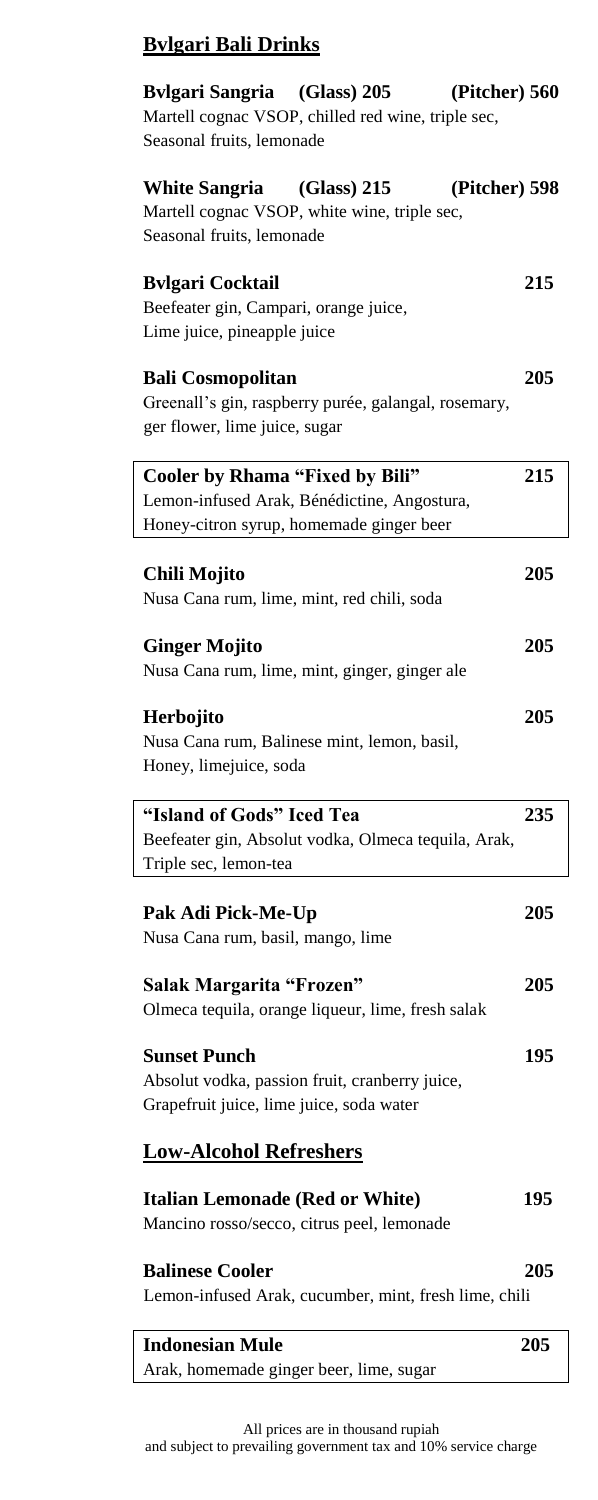### **Italian and Aperitif Concoctions**

| Americano<br>Campari, Mancino rosso, soda                                                                                | 195 |
|--------------------------------------------------------------------------------------------------------------------------|-----|
| <b>Banjar Aperitivo</b><br>Belvedere vodka, Campari, kaffir lime,<br>Grape fruit juice                                   | 245 |
| <b>Negroni</b><br>Beefeater gin, Campari, Mancino rosso                                                                  | 205 |
| Oak-Aged G&T<br>House-oaked Beefeater gin, tonic, orange rind                                                            | 205 |
| <b>Oak-Aged Negroni</b><br>Beefeater gin, Campari, Mancino rosso aged in<br>Oak barrel to enhance smoothness and flavour | 225 |
| Lemon Thyme "Sgroppino"<br>Arak, lemon sorbet, fresh thyme, Prosecco                                                     | 205 |
| <b>Negroni Sbagliato</b><br>Campari, Mancino rosso, Prosecco                                                             | 215 |
| <b>Raspberry Bellini</b><br>Prosecco, raspberry purée                                                                    | 215 |
| <b>Spritz</b><br>Aperol, Prosecco, soda                                                                                  | 215 |

### **Martinis**

| <b>Amaryllifolius</b>                                                        | 205 |
|------------------------------------------------------------------------------|-----|
| Absolut vodka, pandan syrup, fresh limejuice,                                |     |
| Homemade pandan bitters                                                      |     |
| <b>Smokey Velvetini</b><br>Beefeater gin, Mancino secco, Islay spray         | 235 |
| <b>Suandatini</b><br>Belvedere vodka, passion fruit, vanilla syrup, rosemary | 245 |

**For Classic Martinis, please refer to our selection of gins and vodkas and let your server know the below:**

- Preferred spirit
- Dry, wet or dirty
- Shaken or stirred
- Citrus peel or olives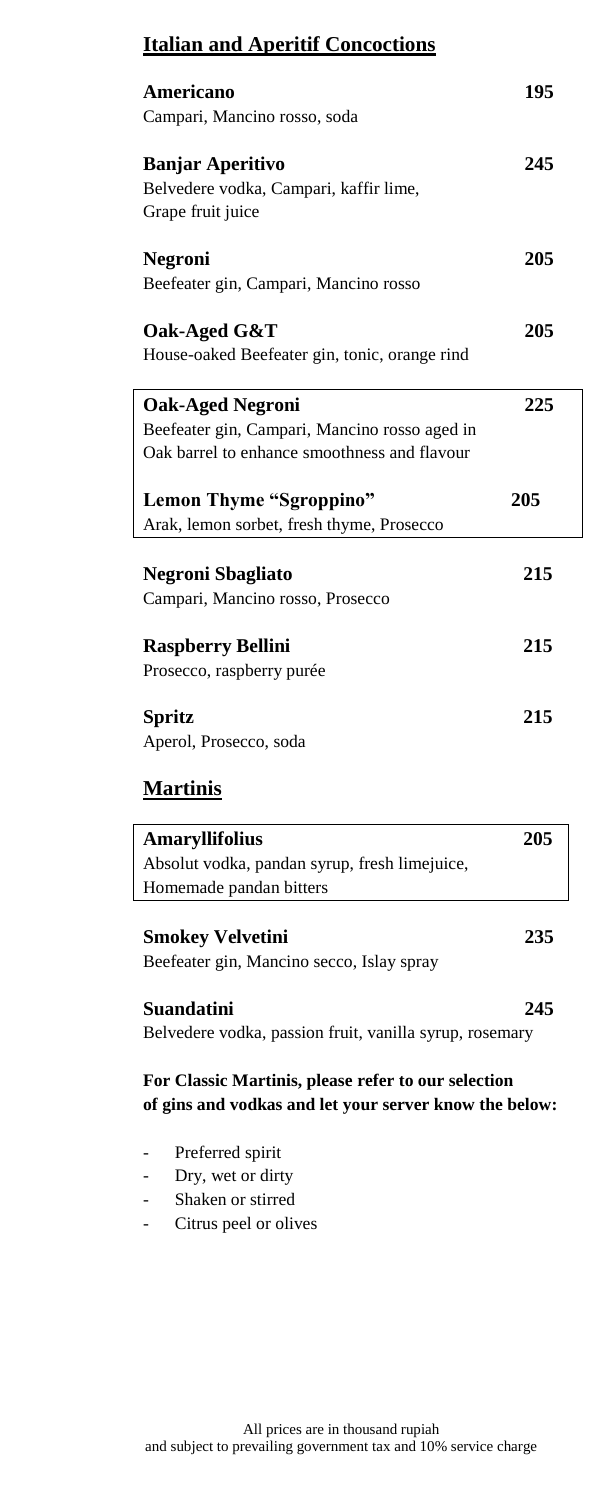# **After-dinner crafts**

| <b>Tommy's Touch</b><br>Absolut vodka, Chambord, raspberry puree, cream                                | 205 |
|--------------------------------------------------------------------------------------------------------|-----|
| <b>Lady in Red</b><br>Absolut vodka, ginger, strawberry, sparkling wine                                | 195 |
| <b>Suanda Activated the Charcoal</b><br>Nusa Cana rum, charcoal powder, green apple,<br>rosemary, lime | 205 |
| Kopitini<br>Absolut vodka, vanilla syrup, coffee                                                       | 225 |
| <b>Mocktails</b>                                                                                       |     |
| <b>Bali Mary</b><br>Ginger flower, chili, rosemary syrup, raspberry                                    | 105 |
| <b>B&amp;B</b> Honeymoon<br>Clear honey, limejuice, orange juice, apple juice                          | 105 |
| <b>Sunset Spritz</b><br>Orange juice, cranberry juice, soda                                            | 105 |
| Virgin Herbojito<br>Basil, mint leaves, lime, honey, sprite                                            | 105 |
| <b>Virgin Mary</b><br>Tomato juice, Worcestershire sauce,<br>Tabasco, salt, pepper, lemon              | 105 |
| <b>Young Coco</b>                                                                                      | 105 |
| <b>Healthy Concoctions</b>                                                                             |     |
| <b>Fibre and Anti-oxidant</b><br>Jicama, green apple, turmeric                                         | 125 |
| <b>Herbaceous</b><br>Rocket, pineapple, lemon, basil- infused honey                                    | 125 |
| <b>Miracle Booster</b><br>Beetroot, orange, carrot, ginger                                             | 125 |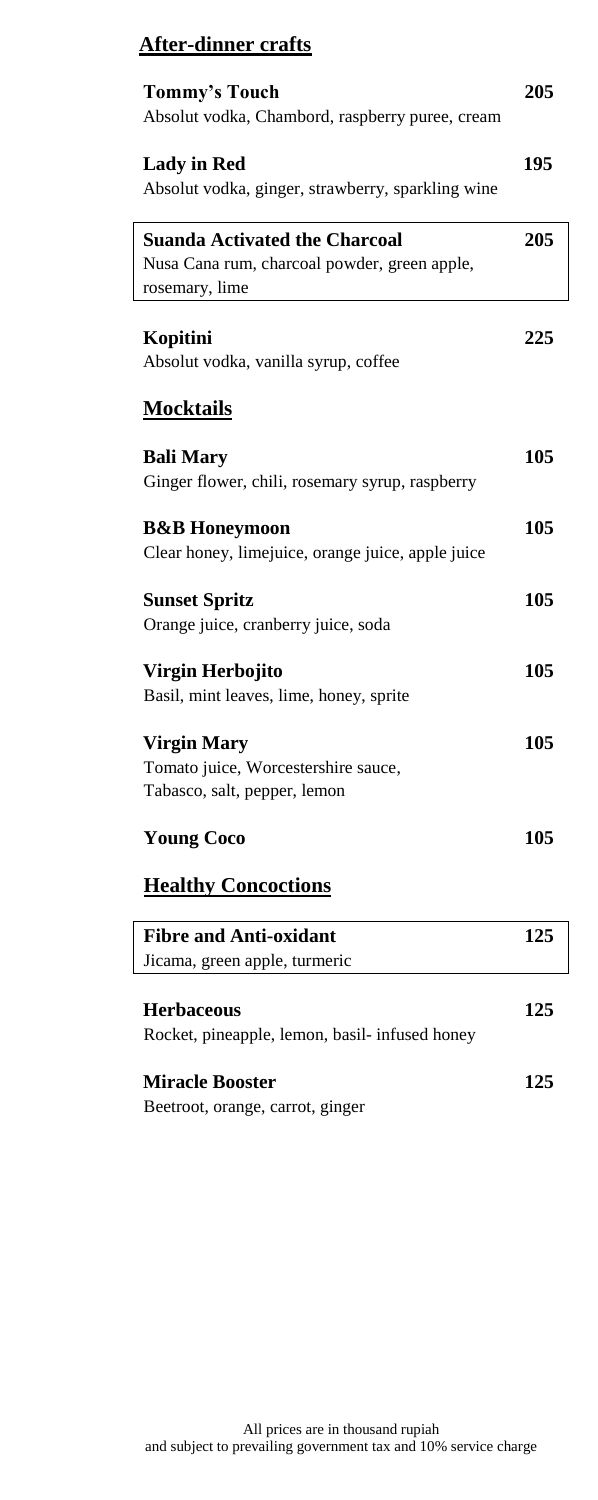#### **Aperitif and Bitters**

| <b>Ricard</b>            | 165 |
|--------------------------|-----|
| Pernod                   | 175 |
| <b>Aperol</b>            | 165 |
| Campari                  | 165 |
| <b>Mancino Secco</b>     | 165 |
| <b>Mancino Bianco</b>    | 165 |
| <b>Mancino Rosso</b>     | 165 |
| <b>Martini Bianco</b>    | 165 |
| <b>Martini Extra Dry</b> | 165 |
| <b>Martini Rosso</b>     | 165 |
| Pimm's No. 1             | 165 |
|                          |     |

#### **Vodka Shot Martini**

| <b>Absolut Blue</b>        | 170 | 220 |
|----------------------------|-----|-----|
| <b>Absolut Elyx</b>        | 265 | 315 |
| <b>Absolut Citroen</b>     | 175 | 225 |
| Absolut Vanilla            | 175 | 225 |
| <b>Absolut Raspberry</b>   | 175 | 225 |
| <b>Belvedere</b>           | 245 | 295 |
| <b>Belluga</b>             | 265 | 315 |
| Ciroc                      | 265 | 315 |
| <b>Grey Goose</b>          | 245 | 295 |
| <b>Grey Goose l'Orange</b> | 245 | 295 |
| <b>Russian Standard</b>    | 170 | 220 |
| Stolichnaya                | 170 | 220 |
|                            |     |     |

### **Gin Shot Martini**

| <b>Beefeater</b>       | 170 | 225 |
|------------------------|-----|-----|
| <b>House Oak-Aged</b>  | 185 | 235 |
| <b>Beefeater Gin</b>   |     |     |
| <b>Monkey 47</b>       | 285 | 335 |
| <b>Bombay Sapphire</b> | 185 | 235 |
| <b>Bloom</b>           | 215 | 265 |
| <b>Bulldog</b>         | 185 | 235 |
| Greenall's             | 170 | 225 |
| Gordon's               | 170 | 225 |
| Hendrick's             | 305 | 355 |
| <b>London No 1</b>     | 215 | 265 |
| Mom                    | 190 | 235 |
| Opihr                  | 190 | 235 |
| Roku                   | 245 | 295 |
| <b>Tanqueray</b>       | 185 | 235 |
| <b>Tanqueray 10</b>    | 240 | 295 |
| <b>Thomas Dakin</b>    | 240 | 295 |

#### **Rum**

| 165 |
|-----|
| 165 |
| 285 |
|     |

#### **Tequila**

| <b>Olmeca Reposado</b>  | 170        |
|-------------------------|------------|
| <b>Jose Cuervo</b>      | 170        |
| <b>Don Julio Blanco</b> | <b>290</b> |
| Herradura Anejo         | 295        |
| <b>Patron Silver</b>    | 295        |
| Patron XO Café          | 280        |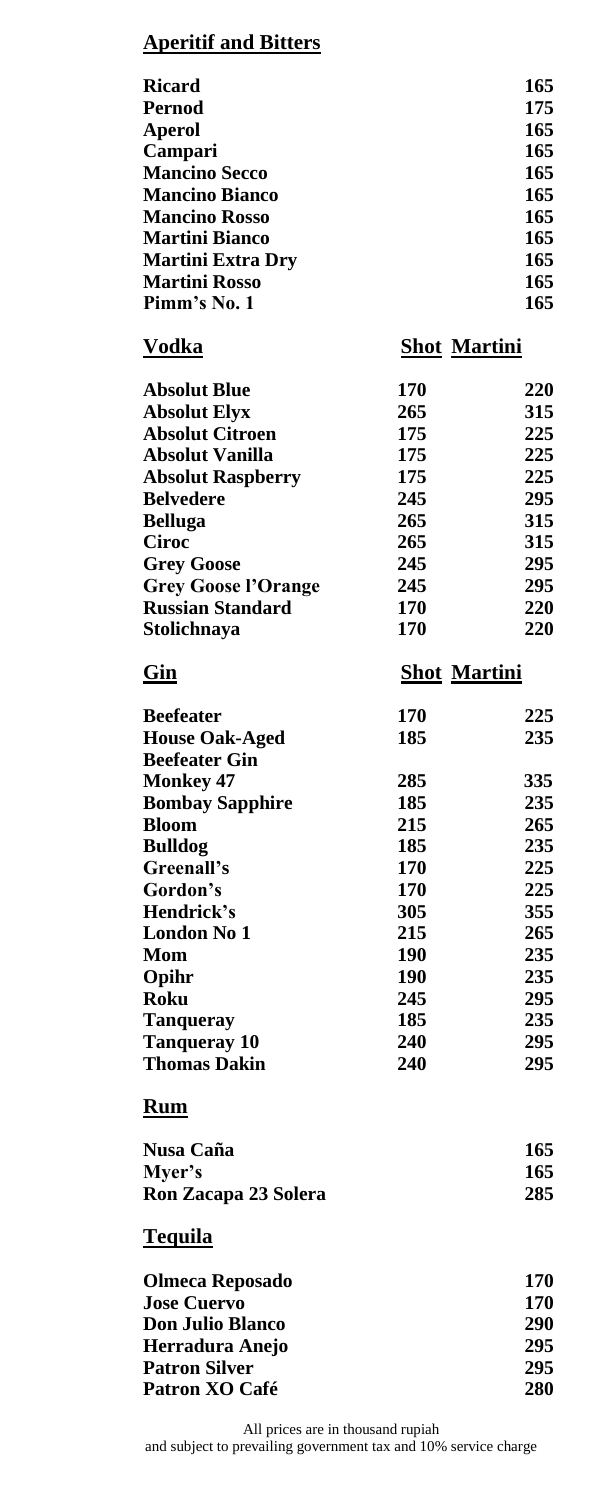## **Whisky and Whiskey**

#### **American and Bourbon**

| <b>Basil Hayden's</b>               | 205   |
|-------------------------------------|-------|
| <b>Jack Daniel's</b>                | 185   |
| <b>Jim Beam</b>                     | 175   |
| <b>Maker's Mark</b>                 | 205   |
|                                     |       |
| Canadian                            |       |
| <b>Canadian Club</b>                | 170   |
| Seagrams V.O.                       | 170   |
| <u>Irish</u>                        |       |
| <b>Jameson</b>                      | 170   |
| <b>Bushmills</b>                    | 170   |
| <b>Japanese</b>                     |       |
| <b>Kakubin Suntory</b>              | 170   |
| <b>Scotch Blend</b>                 |       |
| <b>Ballantines Finest</b>           | 170   |
| <b>Chivas Regal 12 years</b>        | 260   |
| Dewar's 12 years                    | 170   |
| <b>Johnnie Walker Black Label</b>   | 255   |
| <b>J&amp;B</b> Rare                 | 170   |
| <b>Scotch Blend (Super Premium)</b> |       |
| <b>Royal Salute 21 years</b>        | 900   |
| <b>Johnnie Walker Blue Label</b>    | 710   |
| <b>Johnnie Walker Gold Label</b>    | 455   |
| <b>Single Malt</b>                  |       |
| <b>Glenlivet 12 years</b>           | 205   |
| <b>Glenlivet 15 years</b>           | 400   |
| <b>Auchentoshan 12 years</b>        | 295   |
| Dalwhinnie 15 years                 | 300   |
| <b>Glenffidich 12 years</b>         | 250   |
| <b>Lagavulin 16 years</b>           | 435   |
| <b>Laphroaig 10 years</b>           | 290   |
| <b>Macallan 12 years</b>            | 675   |
| <b>Macallan 18 years</b>            | 1.850 |
| Talisker 10 years                   | 320   |
| <b>Sake and Shochu</b>              |       |

| Umenoyado Junmai Daiginjo  | 365 |
|----------------------------|-----|
| Yokaichi Mugi Jikomi Sochu | 200 |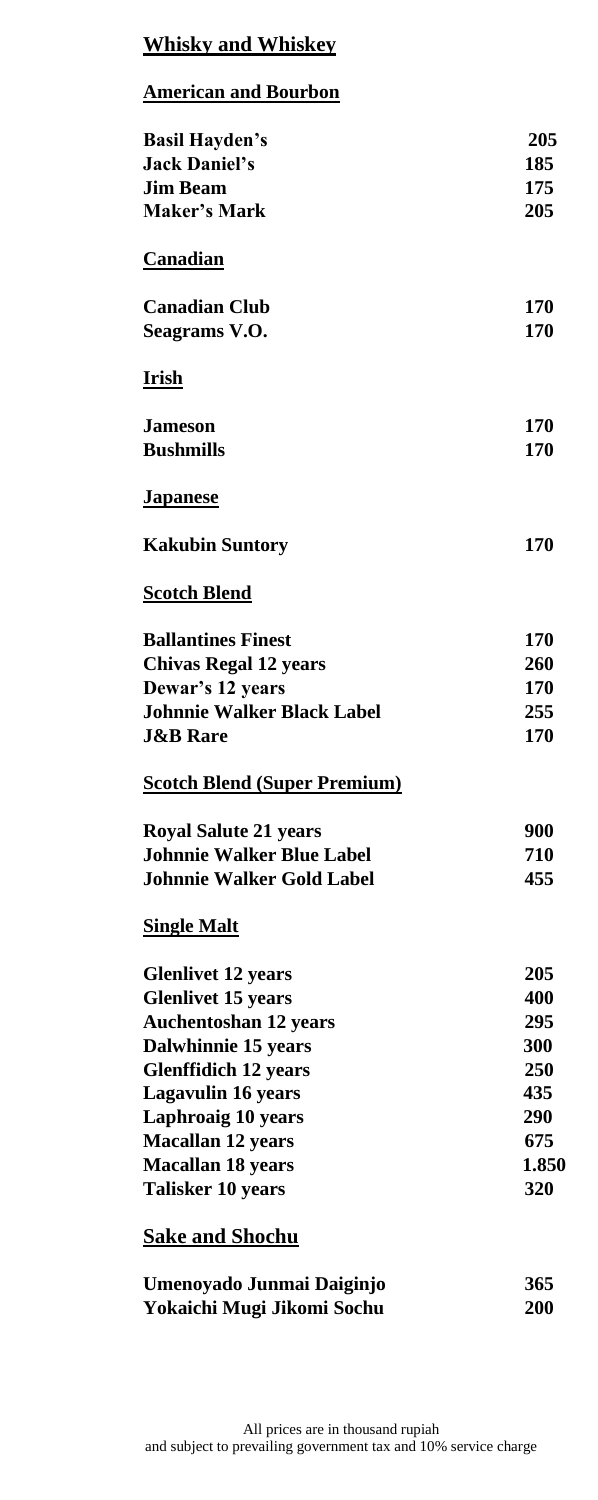# **Liqueur**

| <b>Malibu</b>                      | 160   |
|------------------------------------|-------|
| Kahlua                             | 165   |
| <b>Amaretto Disaronno</b>          | 175   |
| <b>Bailey's Irish Cream</b>        | 175   |
| Cointreau                          | 165   |
| <b>Chambord</b>                    | 195   |
| <b>Drambuie</b>                    | 165   |
| <b>Dom Benedictine</b>             | 165   |
| Frangelico                         | 165   |
| Galliano                           | 165   |
| <b>Grand Marnier</b>               | 225   |
| <b>Hypnotic</b>                    | 165   |
| <b>Jagermeirter</b>                | 165   |
| <b>Luxardo Maraschino</b>          | 165   |
| <b>Midori</b>                      | 170   |
| <b>Peter Hearing Cherry</b>        | 165   |
| Sambuca                            | 165   |
| <b>Southern Comfort</b>            | 165   |
| <b>St. Germain</b>                 | 245   |
| <b>Tia Maria</b>                   | 165   |
|                                    |       |
| Port and Sherry (100 ml)           |       |
| <b>Graham's Ruby Fine Port</b>     | 195   |
| <b>Graham's Fine Tawny Port</b>    | 195   |
|                                    |       |
| <b>Calvados</b>                    |       |
| <b>Berneroy Fine</b>               | 195   |
| Cognac                             |       |
| Martell V.S.O.P                    | 400   |
| <b>Martell Cordon Blue</b>         | 1.100 |
| <b>Camus Ile de Ré</b>             | 235   |
| Hennessy V.S.O.P.                  | 355   |
| Remy Martin V.S.O.P.               | 375   |
|                                    |       |
| <b>Cognac</b> ( <i>Extra Old</i> ) |       |
| <b>Martell X.O</b>                 | 1.250 |
|                                    | 560   |
| Hennessy X.O.<br>Remy Martin X.O.  |       |
|                                    |       |
|                                    | 695   |
| <b>Cognac</b> (Super Premium)      |       |
| <b>Richard Hennessy</b>            | 2.875 |
| <b>Eau de Vie</b>                  |       |
| <b>Poire Prisonnière</b>           | 255   |
| <b>Grappa</b>                      |       |
| <b>Alexander Amarone</b>           | 255   |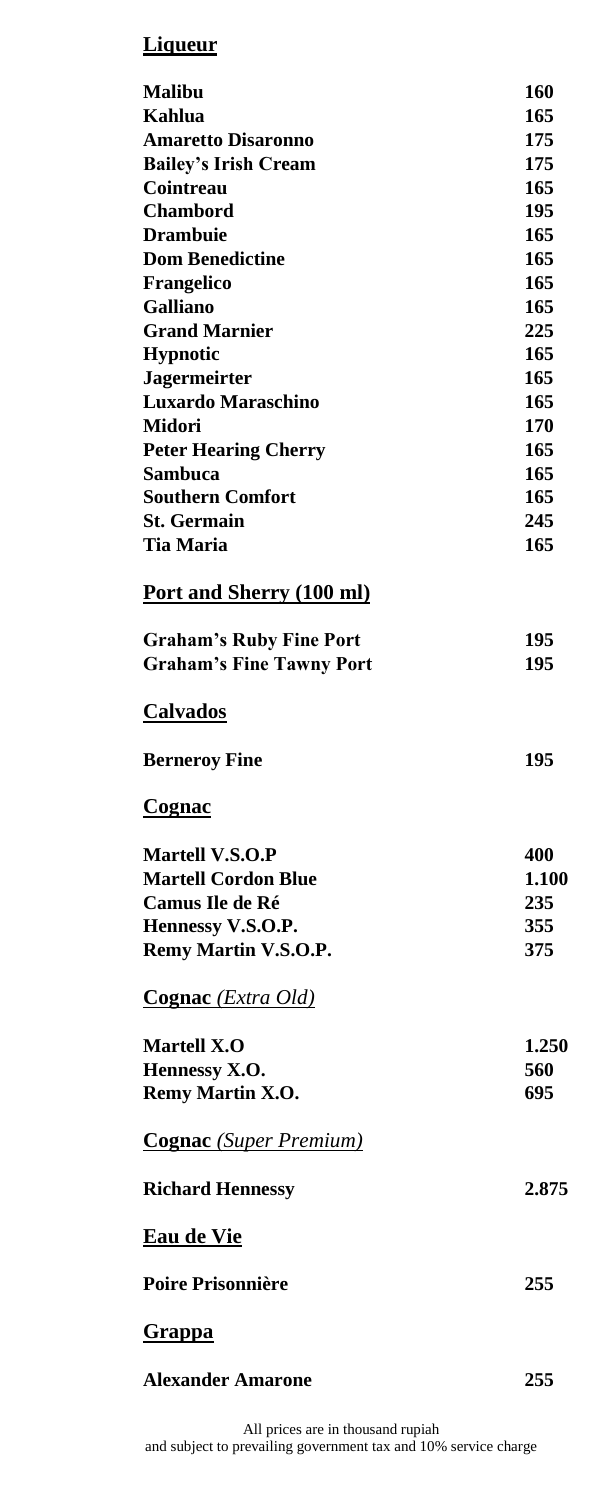# **Wine by the Glass**

| 460<br>Antinori, Montenisa, Franciacorta<br>Lombardia, Italy<br>Jacquesson, Cuvee 735<br>720<br>Valle de La Marne, Champagne, France<br><b>Bollinger, Brut Rose</b><br>1,050<br>Ay, Champagne, France<br>White<br><b>Matua, Sauvignon Blanc</b><br>245<br>Marlborough, New Zealand<br><b>Fantinel, Borgo Tesis, Chardonnay</b><br>265<br>Friuli, Italy<br>265<br>Frescobaldi, Attems, Pinot Grigio<br>Friuli, Italy<br><b>Trimbach, Riesling</b><br>345<br>Alsace, Riesling<br>Michele Chiarlo, Gavi Le Marne<br>375<br>Piedmont, Italy |
|-----------------------------------------------------------------------------------------------------------------------------------------------------------------------------------------------------------------------------------------------------------------------------------------------------------------------------------------------------------------------------------------------------------------------------------------------------------------------------------------------------------------------------------------|
|                                                                                                                                                                                                                                                                                                                                                                                                                                                                                                                                         |
|                                                                                                                                                                                                                                                                                                                                                                                                                                                                                                                                         |
|                                                                                                                                                                                                                                                                                                                                                                                                                                                                                                                                         |
|                                                                                                                                                                                                                                                                                                                                                                                                                                                                                                                                         |
|                                                                                                                                                                                                                                                                                                                                                                                                                                                                                                                                         |
|                                                                                                                                                                                                                                                                                                                                                                                                                                                                                                                                         |
|                                                                                                                                                                                                                                                                                                                                                                                                                                                                                                                                         |
|                                                                                                                                                                                                                                                                                                                                                                                                                                                                                                                                         |
|                                                                                                                                                                                                                                                                                                                                                                                                                                                                                                                                         |
|                                                                                                                                                                                                                                                                                                                                                                                                                                                                                                                                         |
|                                                                                                                                                                                                                                                                                                                                                                                                                                                                                                                                         |
|                                                                                                                                                                                                                                                                                                                                                                                                                                                                                                                                         |
|                                                                                                                                                                                                                                                                                                                                                                                                                                                                                                                                         |
|                                                                                                                                                                                                                                                                                                                                                                                                                                                                                                                                         |
|                                                                                                                                                                                                                                                                                                                                                                                                                                                                                                                                         |
|                                                                                                                                                                                                                                                                                                                                                                                                                                                                                                                                         |
|                                                                                                                                                                                                                                                                                                                                                                                                                                                                                                                                         |
| Antinori, Castello dela Salla, Bramito<br>450                                                                                                                                                                                                                                                                                                                                                                                                                                                                                           |
| Umbria, Italy                                                                                                                                                                                                                                                                                                                                                                                                                                                                                                                           |
|                                                                                                                                                                                                                                                                                                                                                                                                                                                                                                                                         |
| Rosé                                                                                                                                                                                                                                                                                                                                                                                                                                                                                                                                    |
| <b>Henri Bourgeois, Les Baronnes</b><br>465                                                                                                                                                                                                                                                                                                                                                                                                                                                                                             |
| Sancerre, France                                                                                                                                                                                                                                                                                                                                                                                                                                                                                                                        |
| Red                                                                                                                                                                                                                                                                                                                                                                                                                                                                                                                                     |
| Palacios Remondo, La Montesa<br>375                                                                                                                                                                                                                                                                                                                                                                                                                                                                                                     |
| Rioja, Spain                                                                                                                                                                                                                                                                                                                                                                                                                                                                                                                            |
| <b>Villa Antinori Rosso</b><br>375                                                                                                                                                                                                                                                                                                                                                                                                                                                                                                      |
| Tuscany, Italy                                                                                                                                                                                                                                                                                                                                                                                                                                                                                                                          |
| 390<br><b>Babich, Pinot Noir</b>                                                                                                                                                                                                                                                                                                                                                                                                                                                                                                        |
| Marlborough, New Zealand                                                                                                                                                                                                                                                                                                                                                                                                                                                                                                                |
| Domaine Anne Gros & Jean Paul<br>425                                                                                                                                                                                                                                                                                                                                                                                                                                                                                                    |
| <b>Tollot, Les Fontanilles</b>                                                                                                                                                                                                                                                                                                                                                                                                                                                                                                          |
| Minervois, France                                                                                                                                                                                                                                                                                                                                                                                                                                                                                                                       |
| Pio Cesare, Il Nebbio<br>425                                                                                                                                                                                                                                                                                                                                                                                                                                                                                                            |
| Piedmont, Italy                                                                                                                                                                                                                                                                                                                                                                                                                                                                                                                         |
| Luccarelli, Il Bacca, Primitivo di Manduria<br>500                                                                                                                                                                                                                                                                                                                                                                                                                                                                                      |
| Apulia, Italy                                                                                                                                                                                                                                                                                                                                                                                                                                                                                                                           |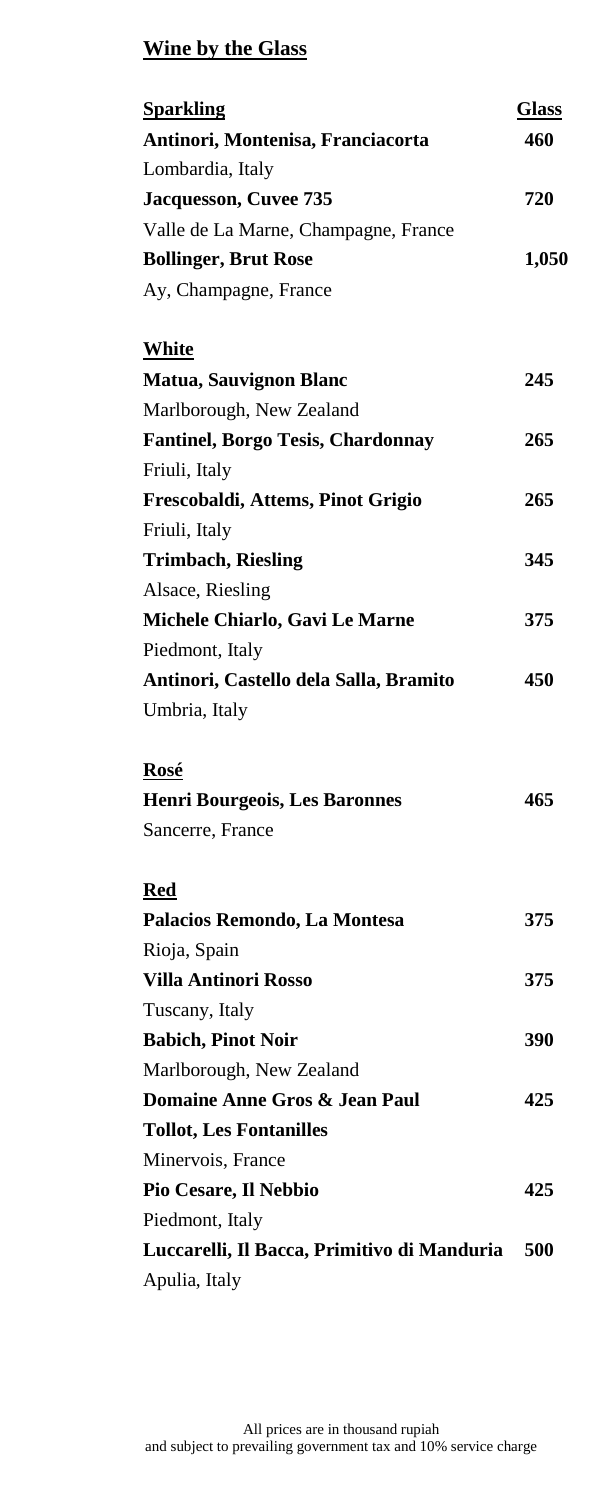## **Beer**

| <b>Bintang</b>                                                         | 95         |
|------------------------------------------------------------------------|------------|
| <b>Stark - Balinese Craft Beer</b>                                     | 115        |
| Wheat / Dark Wheat / Lager                                             |            |
| Corona                                                                 | 160        |
| Heineken                                                               | 130        |
| <b>Fresh Juice</b>                                                     |            |
| Honeydew                                                               | 90         |
| Kiwi                                                                   | 90         |
| Orange                                                                 | 90         |
| Papaya                                                                 | 90         |
| <b>Strawberry</b>                                                      | 90         |
| Watermelon                                                             | 90         |
| Carrot                                                                 | 90         |
| Sodas                                                                  |            |
| Coca-Cola                                                              | 78         |
| <b>Diet Coke</b>                                                       | 78         |
| <b>Ginger Ale</b>                                                      | 78         |
| <b>Sprite</b>                                                          | 78         |
| Soda water                                                             | 78         |
| <b>Tonic water</b>                                                     | 78         |
| <b>Red Bull</b>                                                        | 110        |
| <b>Mineral Water</b>                                                   |            |
| <b>Still</b><br>Acqua Panna 250 ml                                     | 85         |
|                                                                        |            |
| <b>Balian</b> 760 ml                                                   | <b>100</b> |
|                                                                        |            |
| Evian 330 ml                                                           | 85         |
| <b>Sparkling</b><br><b>Balian</b> 760 ml                               | 100        |
|                                                                        |            |
| Perrier 330 ml                                                         | 85         |
| San Pellegrino 750 ml                                                  | 150        |
| San Pellegrino 250 ml                                                  | 85         |
| <b>Hot beverages</b><br>(all coffees and teas are also available iced) |            |
| <b>Selection of coffees</b>                                            | 75         |
| Selection of signature organic teas<br>and herbal infusions            | 70         |
| <b>Hot chocolate</b>                                                   | 90         |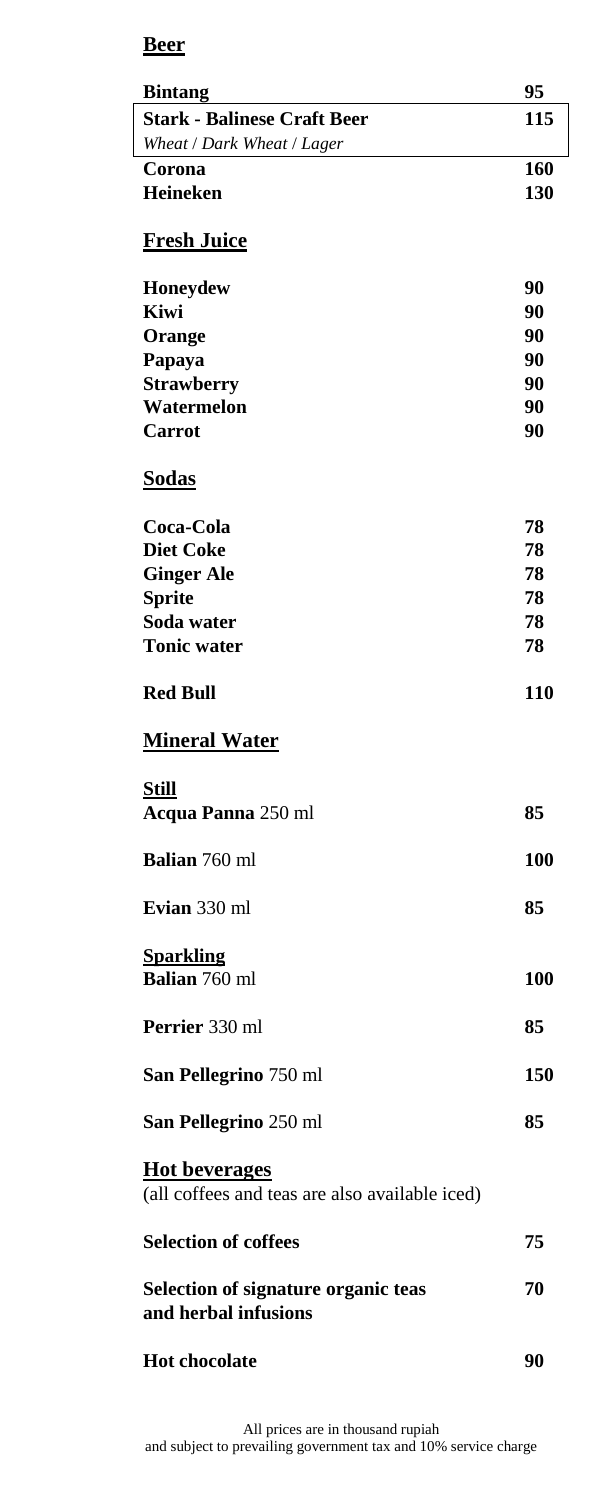#### **The Italian**

| Calamari                                               | 190 |
|--------------------------------------------------------|-----|
| Fried calamari, lemon dip                              |     |
| <b>Fritte al tartufo</b>                               | 160 |
| Parmesan fries, truffle mayo                           |     |
| Insalata di tonno                                      | 255 |
| Seared tuna, quail eggs, olives, potato, caper berries |     |
| Inasalata di pollo                                     | 230 |
| Romaine lettuce, chicken, bacon and Caesar dressing    |     |
| Spaghetti pomodoro e basilico                          | 250 |
| Spaghetti, tomato sauce and basil                      |     |
| Crostone                                               | 265 |
| Artisan bread, San Daniele ham, rucola,                |     |
| tomato, mozzarella                                     |     |
|                                                        |     |
| <b>Club Sandwich</b>                                   | 240 |
| Bacon, lettuce, tomato, fried egg,                     |     |
| chicken, provolone cheese                              |     |
| Hamburger di manzo                                     | 365 |
| Australian Wagyu beef, lettuce, tomato, onion,         |     |
| bacon, provolone cheese                                |     |
|                                                        |     |
| Pizza                                                  |     |
| Margherita                                             | 190 |
| Tomato, mozzarella basil and parmesan cheese           |     |
| Capricciosa                                            | 235 |
| Tomato, mozzarella, artichoke, olives,                 |     |
| mushroom, cooked ham                                   |     |
|                                                        |     |
| <b>Bianca</b>                                          | 245 |
| Rosemary cream, mozzarella, San Daniele ham,           |     |
| rucola, truffle oil                                    |     |